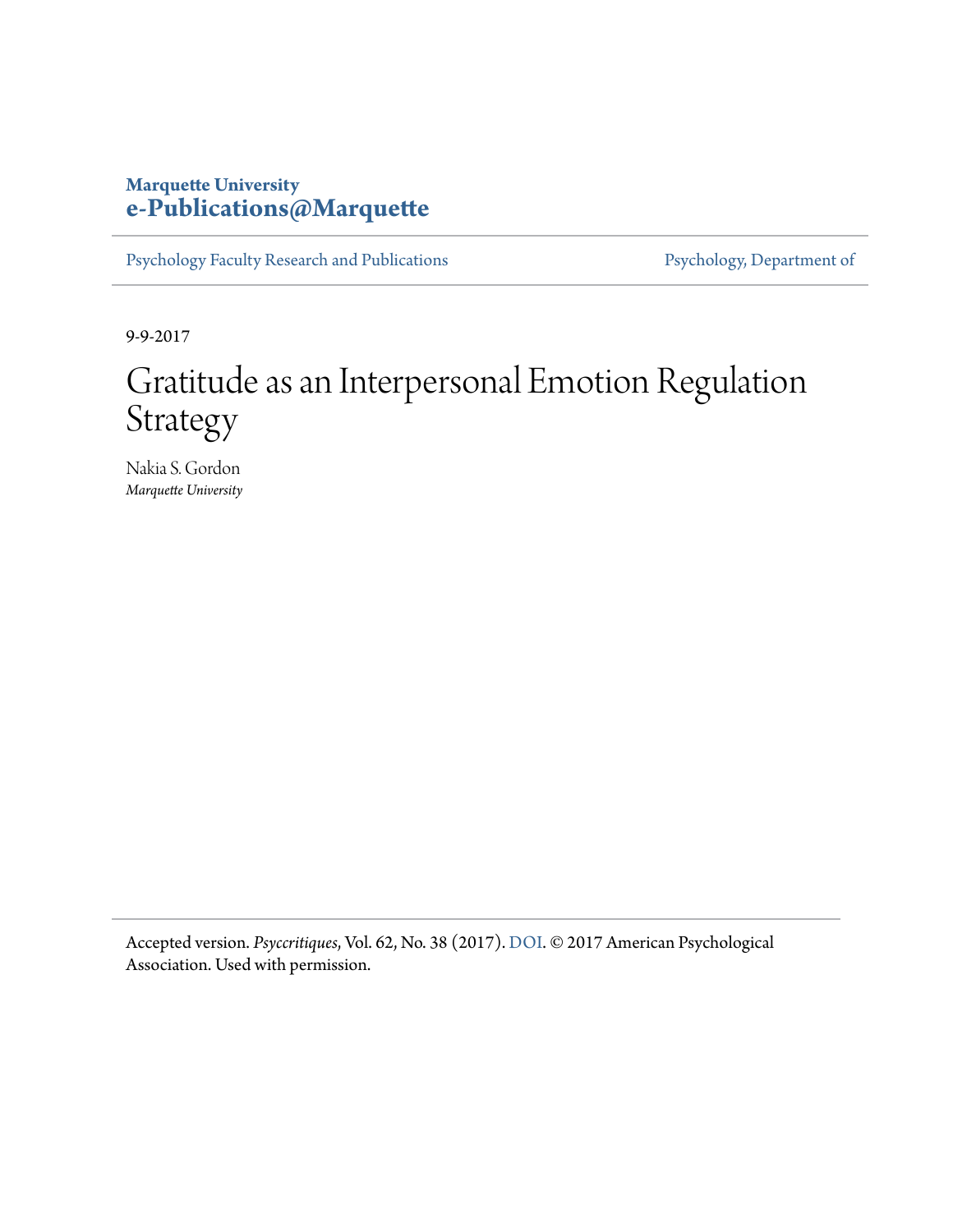**Marquette University**

### **e-Publications@Marquette**

### *Psychology Faculty Research and Publications/College of Arts and Sciences*

*This paper is NOT THE PUBLISHED VERSION;* **but the author's final, peer-reviewed manuscript.** The published version may be accessed by following the link in th citation below.

*PsycCRITIQUES*, Vol. 62, No. 38 (2017). **DOI.** This article is © and permission has been granted for this version to appear in [e-Publications@Marquette.](http://epublications.marquette.edu/) American Psychological Association does not grant permission for this article to be further copied/distributed or hosted elsewhere without the express permission from American Psychological Association.

# Gratitude as an Interpersonal Emotion Regulation Strategy

Nakia S. Gordon Marquette University, Milwaukee, WI, USA

## Abstract

Reviews the book, *The Spectrum of Gratitude Experience* by John Elfers and Patty Hlava (see record 2017-01801-000).

Elfers and Hlava articulate the gratitude experience from a scientific perspective. They present key features of the lived gratitude experience in separate chapters but nicely scaffold their argument. These authors effectively unravel the complexity of this affective experience and explain its utility. The authors weave the role of gratitude in interpersonal relationships throughout the book. Principally, they define gratitude as a positive emotional experience derived from being given a benefit, typically (although not exclusively) in caring relationships. The authors present the evolutionary origin of gratitude, define types of gratitude, and discuss its development in one's identity. Perhaps the most compelling information is on the effects of experiencing gratitude. This book is most relevant for affective scientists. The authors delicately bridge various theories of emotion (e.g., basic, cognitive, action tendencies) to provide a framework for the multifaceted nature of gratitude. You do not need to have a background in psychology to appreciate this book. It would interest anyone who is curious about the human condition. (PsycINFO Database Record (c) 2017 APA, all rights reserved)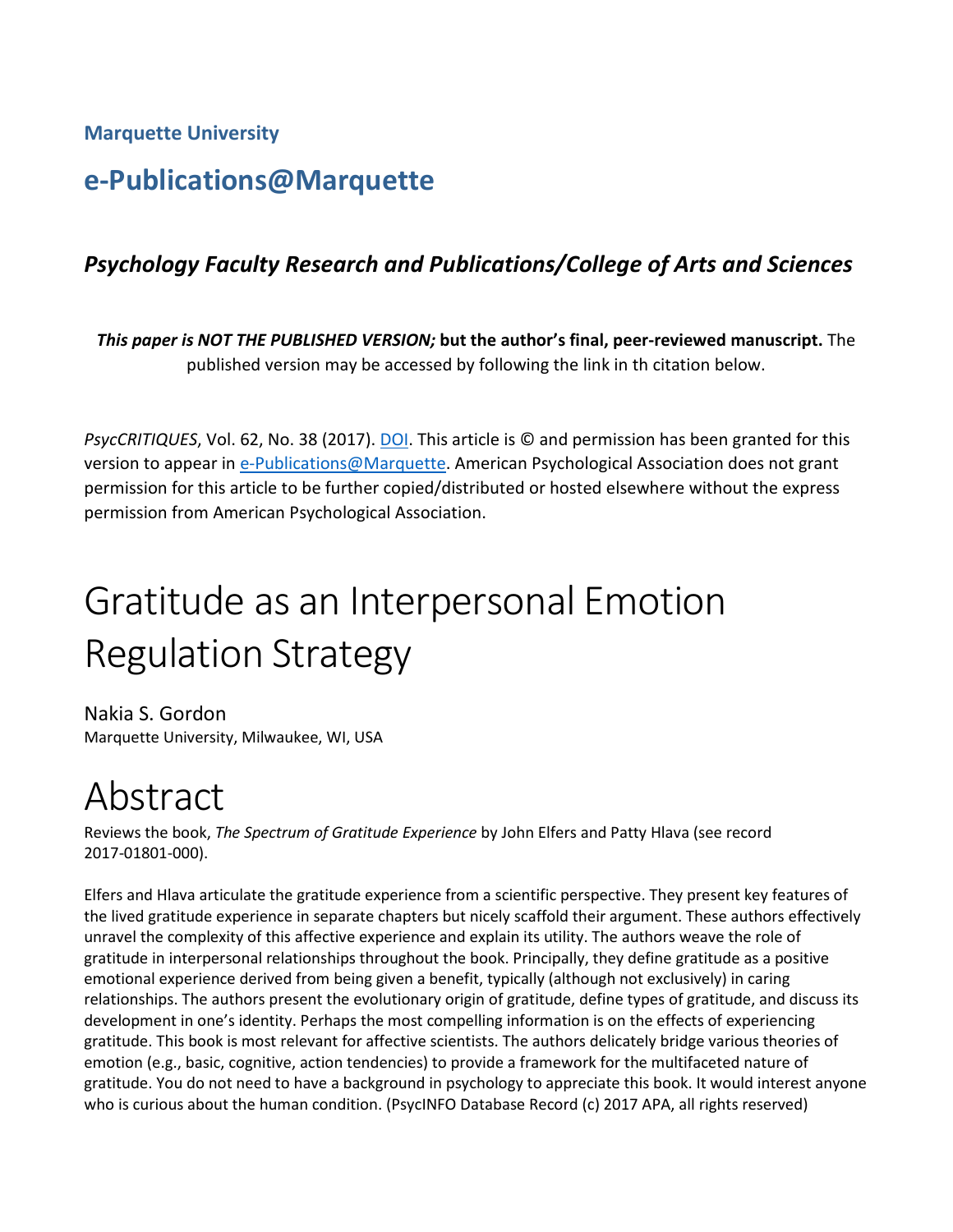### Keywords

gratitude experience; interpersonal relationships; positive emotional experience; evolutionary origin; identity

### Article Text

Expressing gratitude has become a commonplace prescription for experiencing greater joy. Indeed, social media sites have a tremendous number of memes regarding gratitude. As I sit to write this review, one site has 8,021,250 specific mentions of gratitude. Examples include "gratitude turns what we have into enough," "gratitude unlocks the fullness of life," and "gratitude is the open door to abundance." In *The Spectrum of Gratitude Experience,* Elfers and Hlava articulate this lay understanding from a scientific perspective. They present key features of the lived gratitude experience in separate chapters but nicely scaffold their argument. These authors effectively unravel the complexity of this affective experience and explain its utility.

As such, this book is most relevant for affective scientists. The authors delicately bridge various theories of emotion (e.g., basic, cognitive, action tendencies) to provide a framework for the multifaceted nature of gratitude. Psychologists interested in this topic who specialize in niche areas may also find some of the chapters beneficial as brief refreshers in topics such as child development, personality, emotion, and trauma. The authors do not attempt to give a crash course in these topics but do succinctly, and in digestible quantities, present core concepts. Yet, you do not need to have a background in psychology to appreciate this book. It would interest anyone who is curious about the human condition.

The authors weave the role of gratitude in interpersonal relationships throughout the book. Principally, they define gratitude as a positive emotional experience derived from being given a benefit, typically (although not exclusively) in caring relationships. The authors present the evolutionary origin of gratitude, define types of gratitude, and discuss its development in one's identity. Perhaps the most compelling information is on the effects of experiencing gratitude. Gratitude leads to increased positive affect and greater social connection. With that background, it seems reasonable to explore the possibility of gratitude as specific interpersonal emotion regulation strategy.

Emotion regulation research has grown exponentially in recent years. The majority of this work is on intrapersonal or "self" regulation most notably explained by Gross (1998). There is now also a growing body of literature on interpersonal regulation, or the regulation that occurs between individuals. Researchers have started to make this shift based on the recognition that most of our emotion regulation occurs in social contexts.

In the intrapersonal context, researchers have focused on cognitions and behaviors that downregulate or minimize negative affect. Two strategies that have received the bulk of research focus are reappraisal (cognitive) and suppression (behavioral). These, among others, have significant correlations with psychopathology and wellbeing (Webb, Miles, & Sheeran, 2012), particularly as they relate to lowering symptoms of negative affect. While findings in the interpersonal context are still emerging, one notable difference between it and intrapersonal regulation is that interpersonal regulation also aims to upregulate positive emotion (Levenson, Haase, Bloch, Holley, & Seider, 2014). Hence, gratitude as a regulation strategy could serve to increase positive affect not only in the individual but potentially in their partner. For the individual, it can include feelings of joy, love, release, warmth, and thankfulness. The authors even include a nonintuitive example of the way gratitude can be practiced such that it could serve as a regulation strategy. In that example, a person is told by a friend that his or her actions were hurtful. The authors suggest that if the person receives that information as a benefit of honesty and way to be a better friend—in other words show gratitude for the information—then the friendship can be enhanced. Undoubtedly, the friend will also experience more positive affect as opposed to resentment being expressed instead. Unfortunately, the authors did not explore in detail the experience of being the recipient of gratitude. However, they provide some evidence to support the idea that once gratitude is expressed, the relationship is strengthened, presumably because there is a shared positive affective experience.